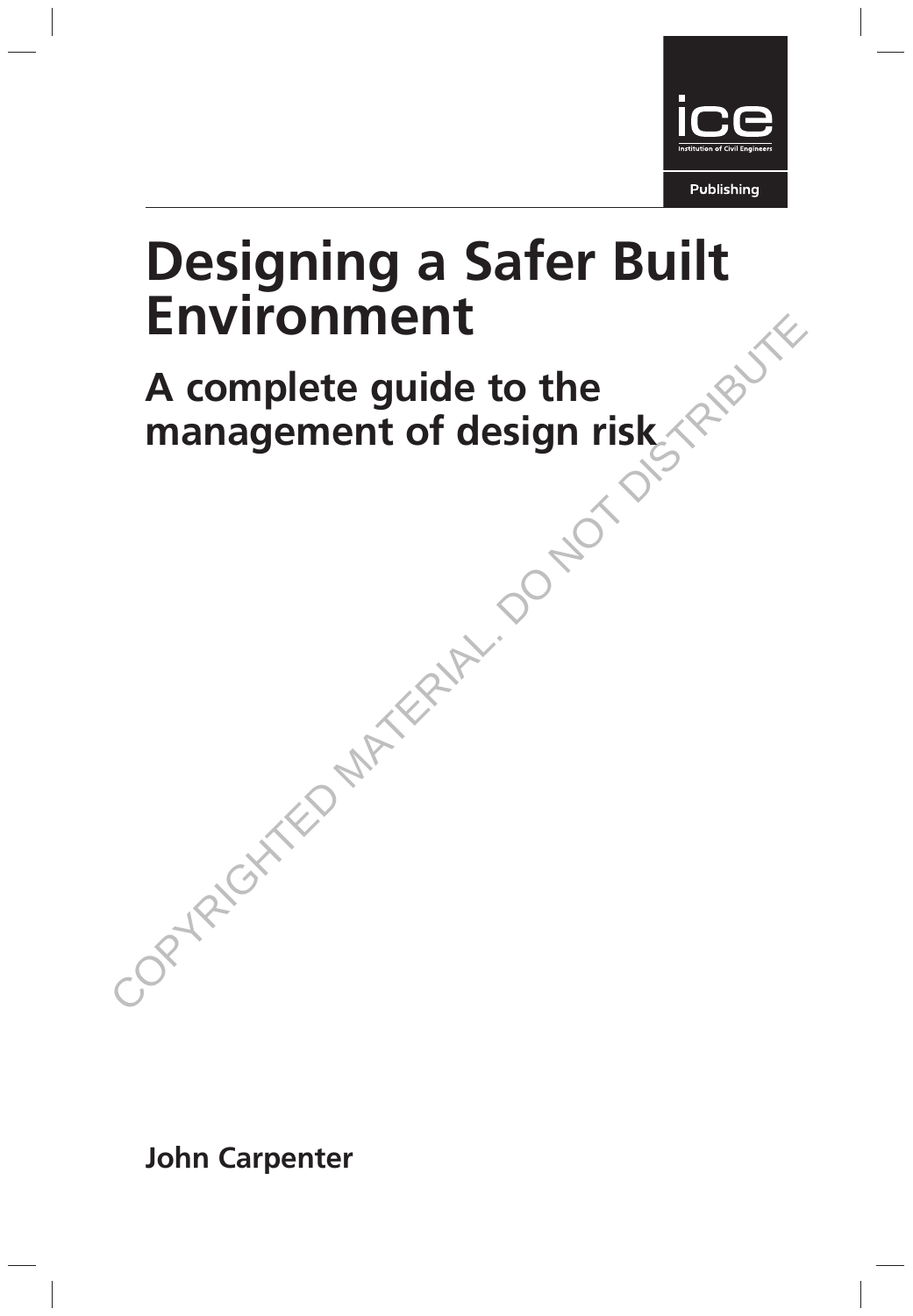COPYRIGHTED MATER

**Foreword** I am honoured to provide a foreword to this book. The author, John Carpenter, has been a friend and colleague for years and we share a strong commitment to aiding our profession in its pursuit of construction safety. None of us involved in construction can be content when tragedies occur, lives and careers are blighted, workers' health suffers and vast resources are squandered. Readers only have to keep abreast with current news and events in their own business sector to reveal examples. John's theme is that the cause of such events is normally inadequate management of inherent risk since for sure all construction is a risky business. John's focus is that a proper appreciation and management of risk at the time of design will yield significant benefits. Yet despite this being a legal and moral duty, the feedback of actual practice is disappointing.

> As John writes, the underlying causes of tragedy are rarely ones of unforeseen technical ignorance. Rather, they are usually exacerbated by human failings which ought to be controllable. I've had a long design career and in reading this book I see many echoes of events that I have witnessed, or of mistakes I myself have made.

That last comment on personal mistakes is one made not so much as a confession but a recognition that ours is a vast and complex industry with so much to learn that I wonder how any of us can hope to acquire the requisite skill set within one career's lifespan. After our initial engineering education, we all start out with a mindset that if only we apply mathematics, all will be well. Alas, the task of engineers is to deal with uncertainty on a huge scale. We start out assuming our more senior colleagues know what they are doing. But as we progress, we learn that just isn't always true and, as John emphasises, 'People', their quirks and fallibilities, are a root cause of many problems.

If ever we needed a reminder not to be complacent, we should have regard to the (2017) Grenfell Tower fire, which this book rightly highlights. We may ask ourselves: how can we have ended up with such a tragedy? What went so wrong? More aptly, what went wrong with the whole design and project management process that terminated in this awful incident? John mentions many other cases, though he doesn't refer to the Boeing 737 Max affair. Readers may recall there were two plane crashes (in 2018 and 2019) which revealed serious faults in the plane's design, not just technically but in the whole process of handling and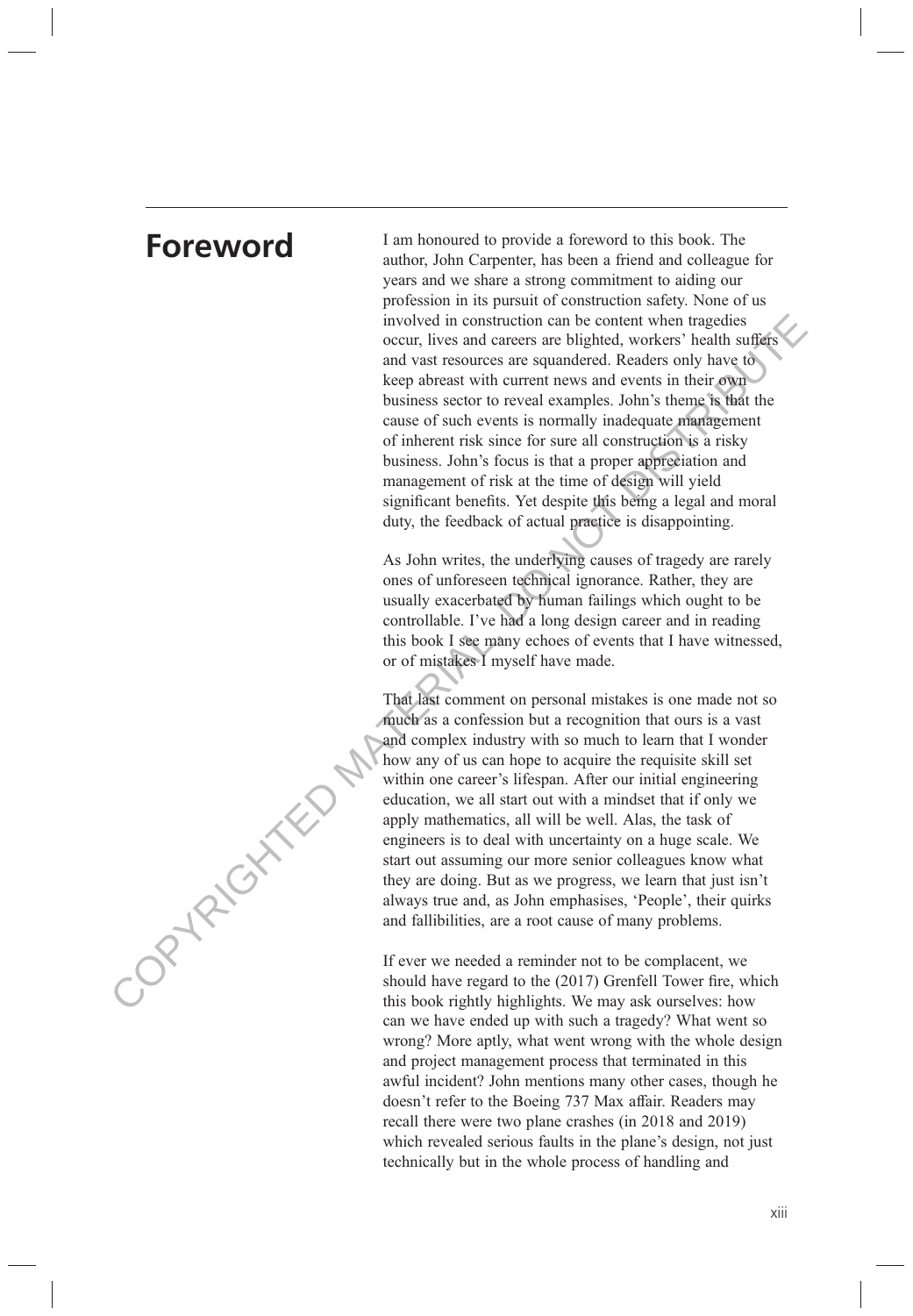regulating the design's evolution. The net result was a collapse in confidence, worldwide groundings, a dramatic drop in Boeing's market value and huge order cancellations. Those who wish to learn would do well to read the 2020 report commissioned by the US House Committee on Transportation and Infrastructure. It is a damning indictment of the engineering and the whole design process. Many parallels will be found with comments in this book which centre on another of John's key messages: watch the 'Processes'.

Readers may feel that the world of Grenfell and Boeing is somewhat remote from their daily workings. Do not fall into that trap. There are significant dangers on 'High Street projects'. Not long ago, a multimillion-pound Chelsea house collapsed during extension works. Lessons of what goes wrong in all these projects can be traced back to a lack of design risk management across the spectrum of design and construction and generic lessons are the same for a small domestic project just as for the mighty task of bringing a major plane upgrade to market.

John's text does not make for a comfortable read. As designers, we have contractual and moral obligations to actively consider and manage risks but for a myriad of reasons this task is not being performed to the standard required: we must do better and John's aim is to help us all. His text offers some practical explanation and guidance on how we can do better and all of this is gleaned from his vast experience. It is not easy, not least for those starting out. The only solution is to be patient but commit to observe and learn continually. We learn from each other and we learn by studying what has gone wrong elsewhere and why, and we learn from others who have given the problem much thought: this text has some strong pointers. Finally, John offers firm advice: do not look upon a proper risk assessment as a legal chore. Powerful benefits to self-preservation and good business accrue when carrying out proper designer risk assessments. If you want to stay motivated, stay successful and make a profit, by far the best thing you can do is avoid a catastrophe. commissioned by the SUS is commissioned by the constrained and incredible with connects in this book which center on another of the whole design process. Many parallels will be found to the connect of the stress of the str

Allan Mann BSc, PhD, CEng, FIStructE, FREng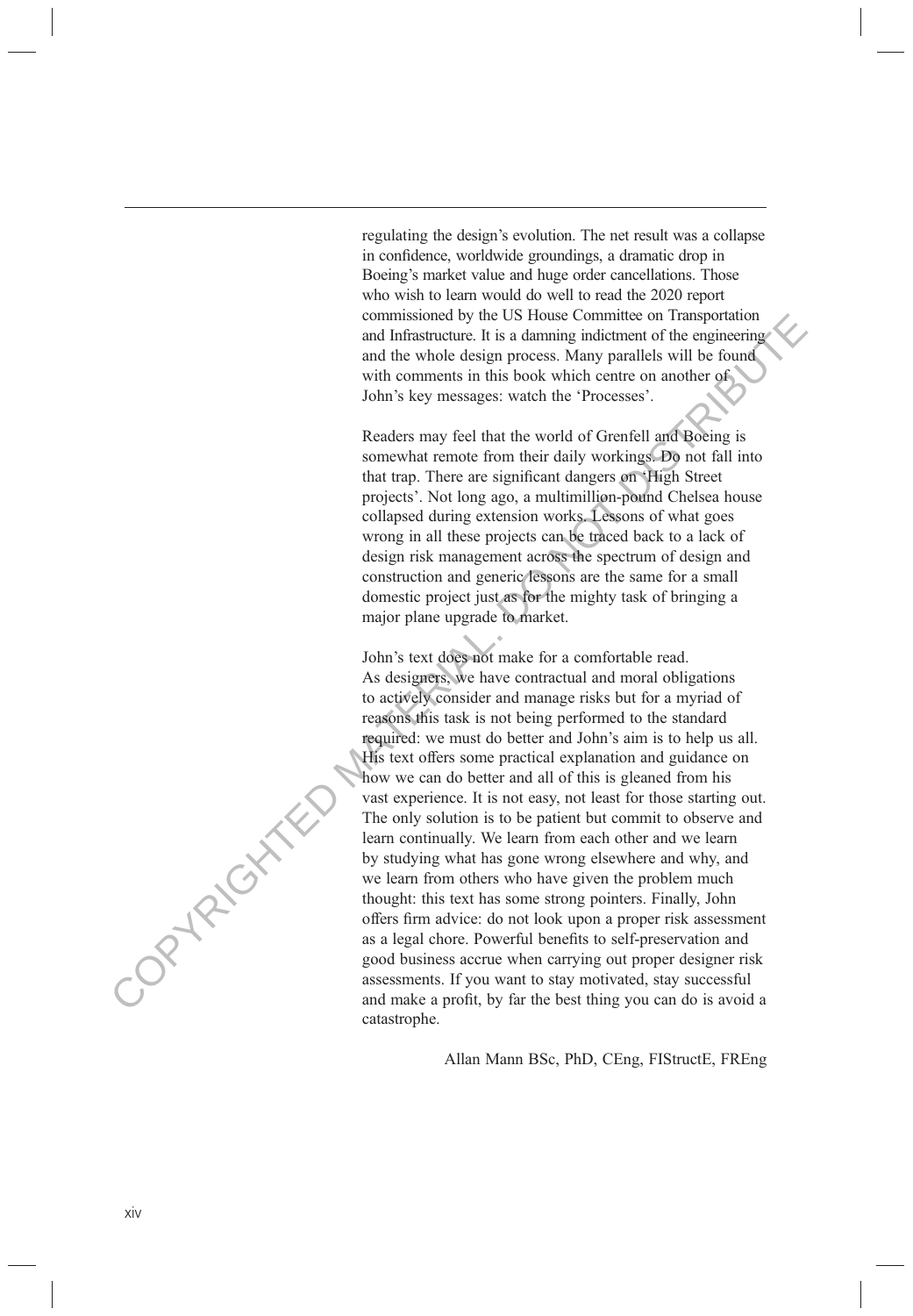

Figure 3.1 Typical contractual arrangements and pathways

Thus, there is no direct contractual link between many of those producing the design (and appointed by the Client) and those constructing it. As noted previously, there is also a time issue in that some designers may have left the project before the work is implemented, and will have done in the case of operating, repair or maintenance tasks. However, those designers appointed by contractors (as illustrated in Table 3.4 or Figure 3.1) do have the necessary direct linkage with those who are going to construct the design output, which is what is sought.

This mismatch, whereby the Designer has no integrated contact with those who have to assemble, maintain or repair the product (either to plan the process or to oversee its implementation) is a poor business model. No other high-risk industry operates in this manner and it has other detrimental aspects outside the scope of this book. Those projects where there are strong integrated teams will generally fare much better. However, as is shown later (see s5.9), teamwork, while an essential element for communication, coordination and cooperation (all legal requirements and essential business attributes), does not itself produce design decisions on specific risks.

The difficulties are resolved, in practice even if not entirely in law, by designers being appointed by contractors, as this provides the contractual control set out in Table 3.1 and Figure 3.1. In these circumstances, close working allows the design to be progressed in a manner which will suit the Contractor's method of working, and thus when eventually on site, nothing should arise which gives rise to unnecessary or unexpected risk. Should it do so, there is still the opportunity to resolve the concern.

However, on those projects where the parties are assembled in a contractual framework which has more to do with saving short-term money than managing risk in an intelligent manner, and there is, as a consequence, little opportunity for integrated working, this avenue for identifying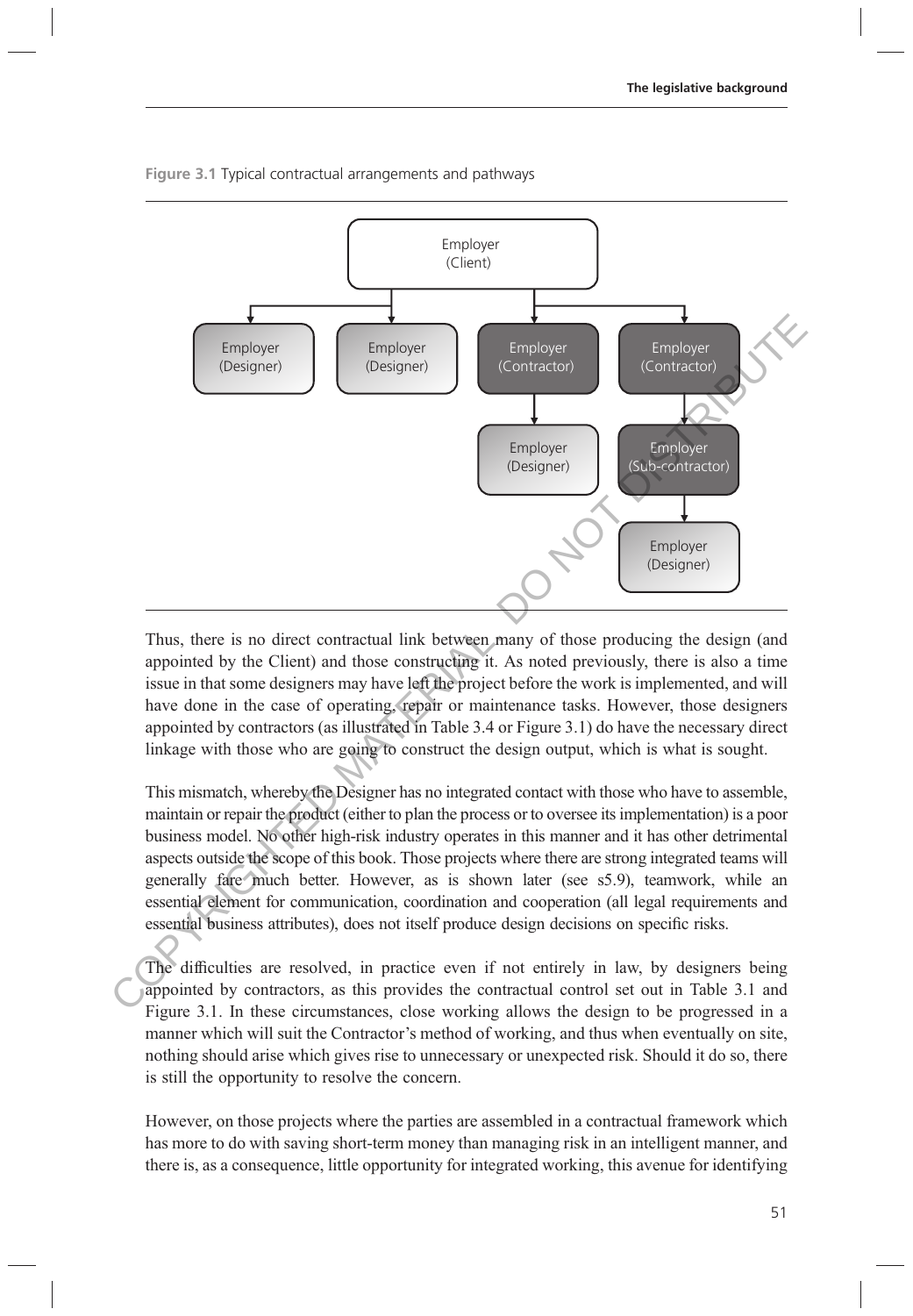## 6.3. Designer's role

Paraphrasing Regulation 9 of CDM, it is the Designer's role to

- (a) In respect of risks
	- $(i)$  Eliminate risk, or, if not reasonably practicable to do so
	- (ii) Reduce risk, so far as is reasonably practicable.
- (b) In respect of communication
	- (i) To pass on information, on significant residual risks, to others who have a need to know.

The above is in relation to persons 'carrying out or liable to be affected by construction work; maintaining or cleaning a structure; or using a structure designed as a workplace'. Note that 'construction work' can be building, repairing and demolishing/decommissioning.

Risk is defined as a 'situation that could be dangerous or have an undesirable outcome'. By definition, it is uncertain. CDM is concerned with outcomes that adversely affect people, but, as we have seen, the engineer is concerned overall with a far greater range of risk (see Figure 1.1).

The first requirement (a) has, over the time in which CDM has been in place, caused uncertainty as to how it should be implemented. Clearly not all risk can be reduced, still less eliminated. Construction is, after all, a 'risky business'.

Regulation 9 also requires designers, if it is not possible to reduce risks, to control them through the subsequent design process. It is not altogether clear what the latter action means (this is illustrated later in s6.15).

The requirement to take action on risks 'as far as is reasonably practicable' (SFARP) often causes difficulties for designers in respect of many risks because this obligation is not defined in any meaningful manner (Chapter 3 explained this in more detail). The aim of this chapter is to provide useful guidance on how Regulation 9 may be applied, in a compliant manner, without getting 'bogged-down' with the (often unworkable) legal definition of SFARP. (b) In respect of communication<br>
(f) To pass on information, on significant residual risks, to others who have a have a have the show.<br>
The above is in relation to persons 'carrying out or liable to be affected by constru

This regulation lies at the heart of the design process. Although the legal obligation here relates to safety and health risk, the general process (eliminate, reduce, communicate) can be applied to all risk and was discussed in Chapter 4.

If the project involves a building which is a workplace, then additional regulations come into play. These are the Workplace (Health, Safety and Welfare) Regulations (HMG, 1992). For most civil engineers these will not impinge on the design as the requirements will tend to fall to other disciplines in the team, or other legislation (i.e. Building Regulations). However, exceptionally, or for those working for an industrial client, they may become more relevant and require attention, for example regarding access, traffic routes, lighting or doors and gates. Designers should check specifically against the regulations, and their brief, if they are involved in a workplace.